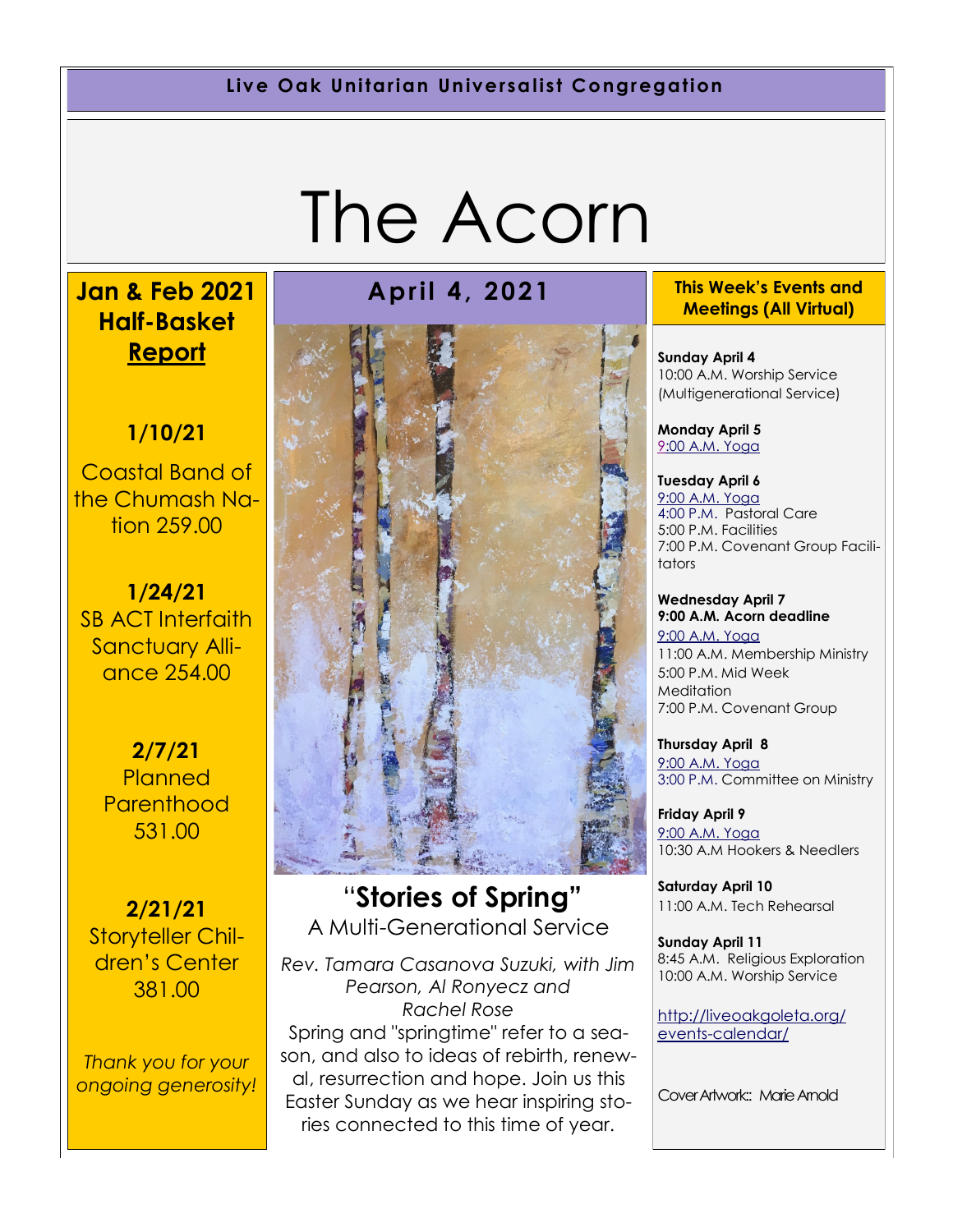PAGE 2 **THE ACORN** 

### **Worship Service 04.04.21**

### **Live Oak Unitarian Universalist Congregation of Goleta Order of Service April 4, 2021** *Stories of Spring*  **Multigenerational Worship Service by the Rev. Tamara Casanova Suzuki, with Jim Pearson, Al Ronyecz and Rachel Rose A/V support: Michael Wittman; Tech support: Drew Carter**

**Music for Gathering** (begins at 9:50 a.m.) John Douglas, Music Director

**Prelude** ~ *April in Paris* **Nansie Douglas Nansie Douglas** Words: E. Yip Harburg; Music: Vernon Duke

**Welcome Song** ~ *For the Beauty of the Earth* #21 (verses 1, 3, 4) Words: Folliot Pierpoint; Music: Conrad Kocher

**Welcome** Jeanne Northsinger, Worship Associate

**Chalice Lighting** 

**Call to Worship** 

**THE BIG STORY Rev. Tamara Casanova Suzuki** 

**Our First Story: Ostara Al Ronyecz** 

**Congregational Singing** ~ *Lo, the Earth Awakes Again* #61 Words: Samuel Longfellow; Music: Lyra Davidica

#### **Our Second Story: Persephone and Demeter <b>Example 20 Figure 2016** Rachel Rose

**Congregational Singing** ~ *De Colores* #305(verse 1 in Spanish, English, Spanish) Words: David Arkin; Music: Traditional Spanish folk

#### **Our Third Story: Jesus** *Jim Pearson*

**Congregation Singing** ~ *All Creatures of the Earth and Sky* #203 (verses 1-4) Words: Attributed to St. Francis of Assisi; Music: From Ausserlesene Catholische Kirchengesang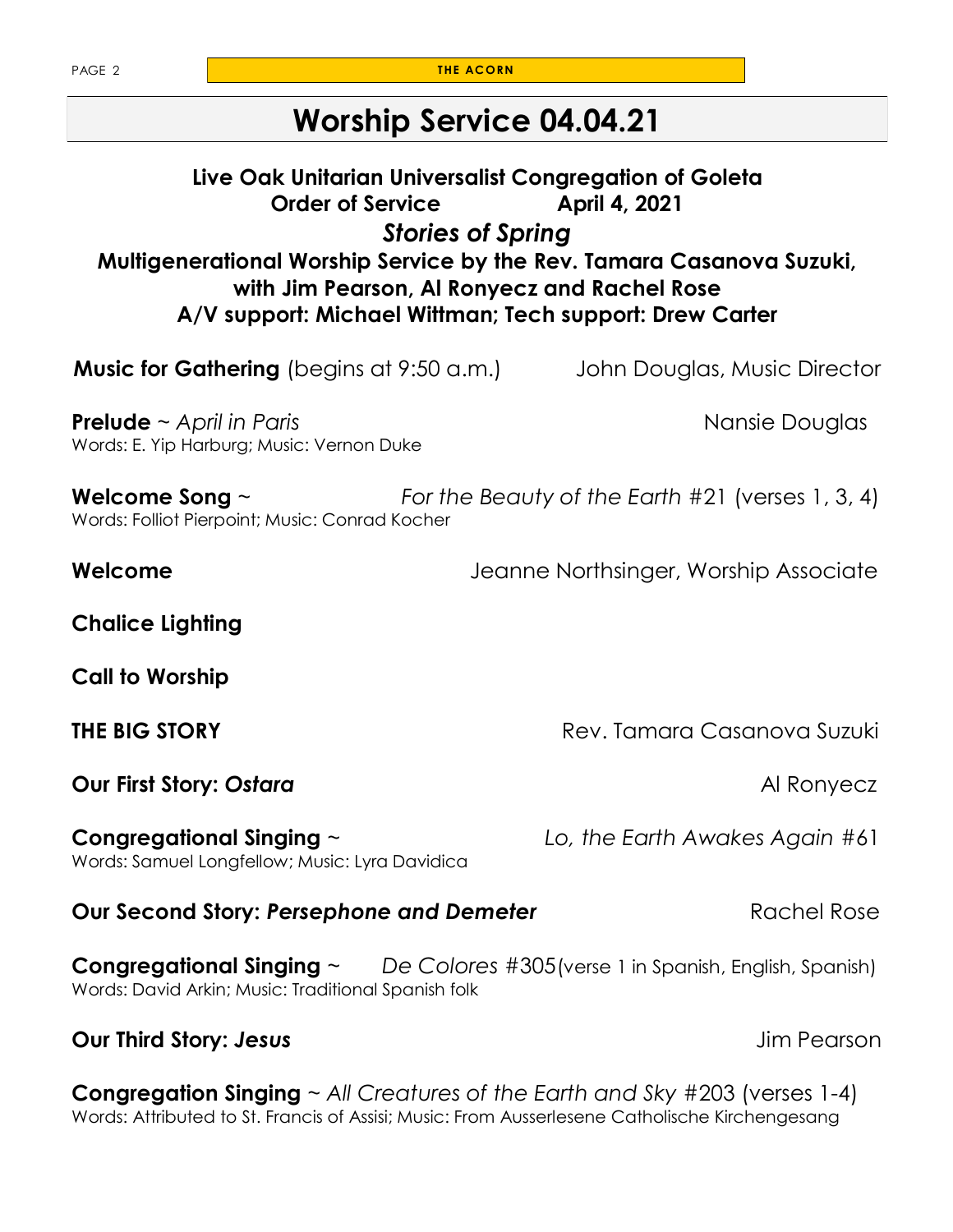### **Worship Service 04.04.21**

#### **Our Fourth Story: Our UU Story And Accord Rev. Tamara** Rev. Tamara

Video editing by Luana Psaros Words: Hannah Drott; Music: W.A. Mozart; SAB arr. by John Douglas adapted from SSA arr. by Gerhard Track

#### **Sharing in Stewardship** *Sharing* Roberta Weissglass

#### **Closing Song** ~ *For the Earth Forever Turning*#163

Words and Music: Kim Oler

#### **Benediction/ Chalice Extinguishing**

Postlude ~ *April Showers* 2008 2009 2012 2022 2023 2024 2022 2023 2024 2022 2023 Words: B.G. De Sylva; Music: Louis Silvers

#### **Choir Members and Friends**

#### **Soprano**

Melanie Jacobson Luana Psaros Aletha Solter Susan Braden Nanda Douglas Arleen Hollosy

#### **Alto**

Teka Penteriche Nanda Douglas Kristin Otte Nansie Douglas Priscilla Marcus

#### **Baritone**

Karl Jauch Drew Carter John Douglas Gregg Hart Al Ronyecz

**Five-minute break and then all are invited to re-gather for our after-service social hour.**





#### **Live Oak Sunday Worship Sunday April 4, 2021**

#### **10:00 AM**

<https://zoom.us/j/991200709>

**Meeting ID**: 991 200 709

**Dial by your location** 

+1 253 215 8782 US

+1 301 715 8592 US

Find your local number: <https://zoom.us/u/a3HkXnuGD>

**THE ACORN** PAGE 3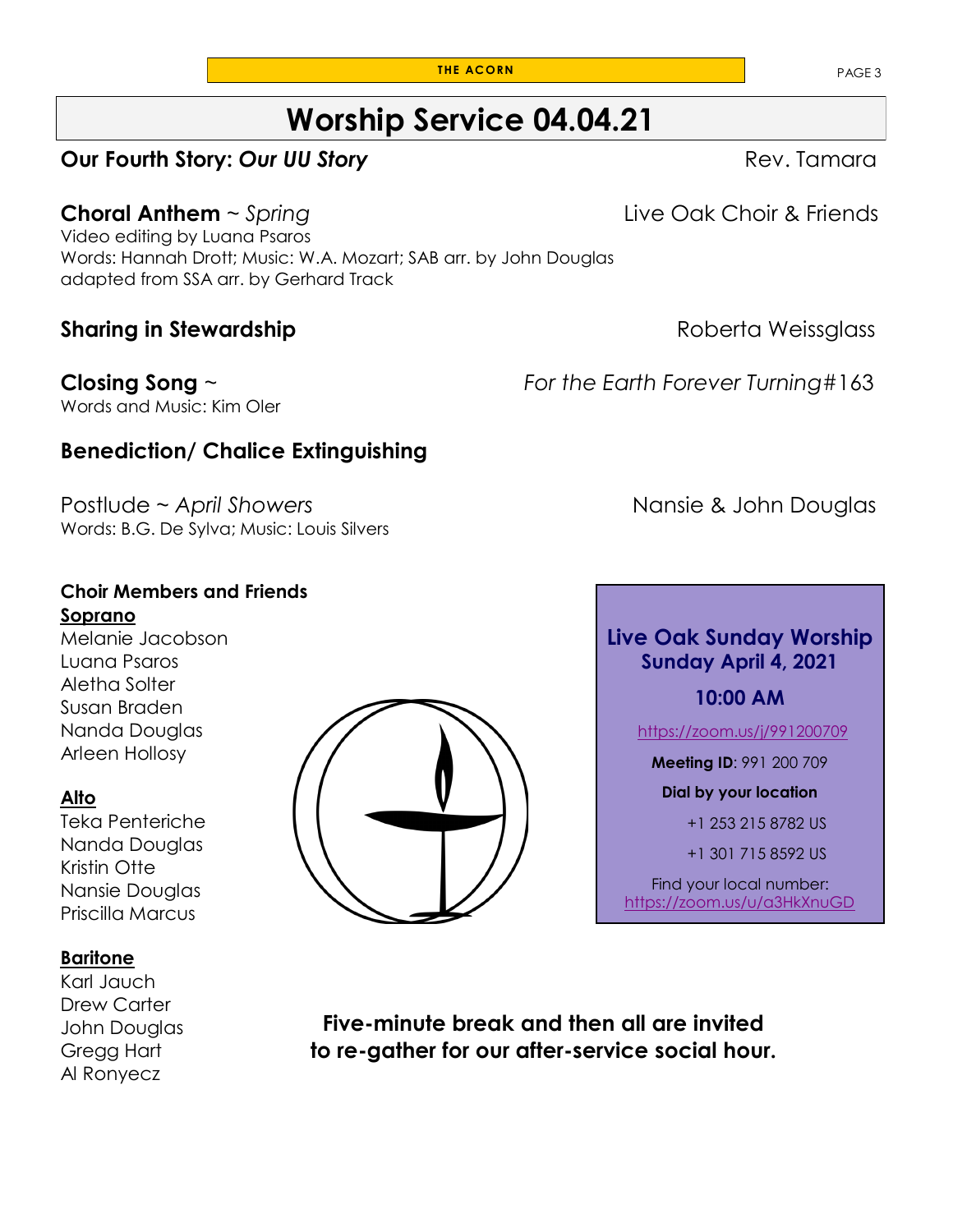PAGE 4 **THE ACORN** 

### **Upcoming Services**

### **"***Community Begins at Home"* **April 11 Megan Moyer**

Join Live Oak member Megan Moyer as she explores our Sixth Principle and the deeper meaning of "COMMUNITY" with a homily titled "*Community Begins at Home*."

### **Mid-Week Meditation and Sharing continues!**

We will continue to meet virtually for our Mid-Week Meditation and Sharing gatherings. Please join us every Wednesday at 5:00. Link is in the Acorn or on the home-page of the Live Oak website.

> **Join Zoom Meeting—Meeting ID**: 592 669 597 <https://zoom.us/j/592669597>

**Dial by your location** +1 253 215 8782 US +1 301 715 8592 US

### **Witnessing Whiteness Workshop Discussion**

Opportunity for discussions facilitated by Rev. Tamara:

We have an amazing and robust number of Live Oakers (over a quarter of our congregation) participating in the *Witnessing Whiteness* workshop series! Here are two opportunities (Saturdays, April 10 and 24 at 9:30 a.m.) to join virtually with other Live Oakers for an hour or so to further "chew on" any topics, questions, etc. raised in the workshops. There is absolutely no expectation of attendance, just opportunities if you wish to participate.

### *These discussions are limited to those participating in the workshops, please.*

Topic: Witnessing Whiteness Live Oak Discussion

Time: 09:30 AM Pacific Time

 **Apr 10, 2021 09:30 AM Apr 24, 2021 09:30 AM**

Join Zoom Discussions:

<https://zoom.us/j/95725322190>

Meeting ID: 957 2532 2190 One tap mobile +16699006833,,95725322190# US (San Jose)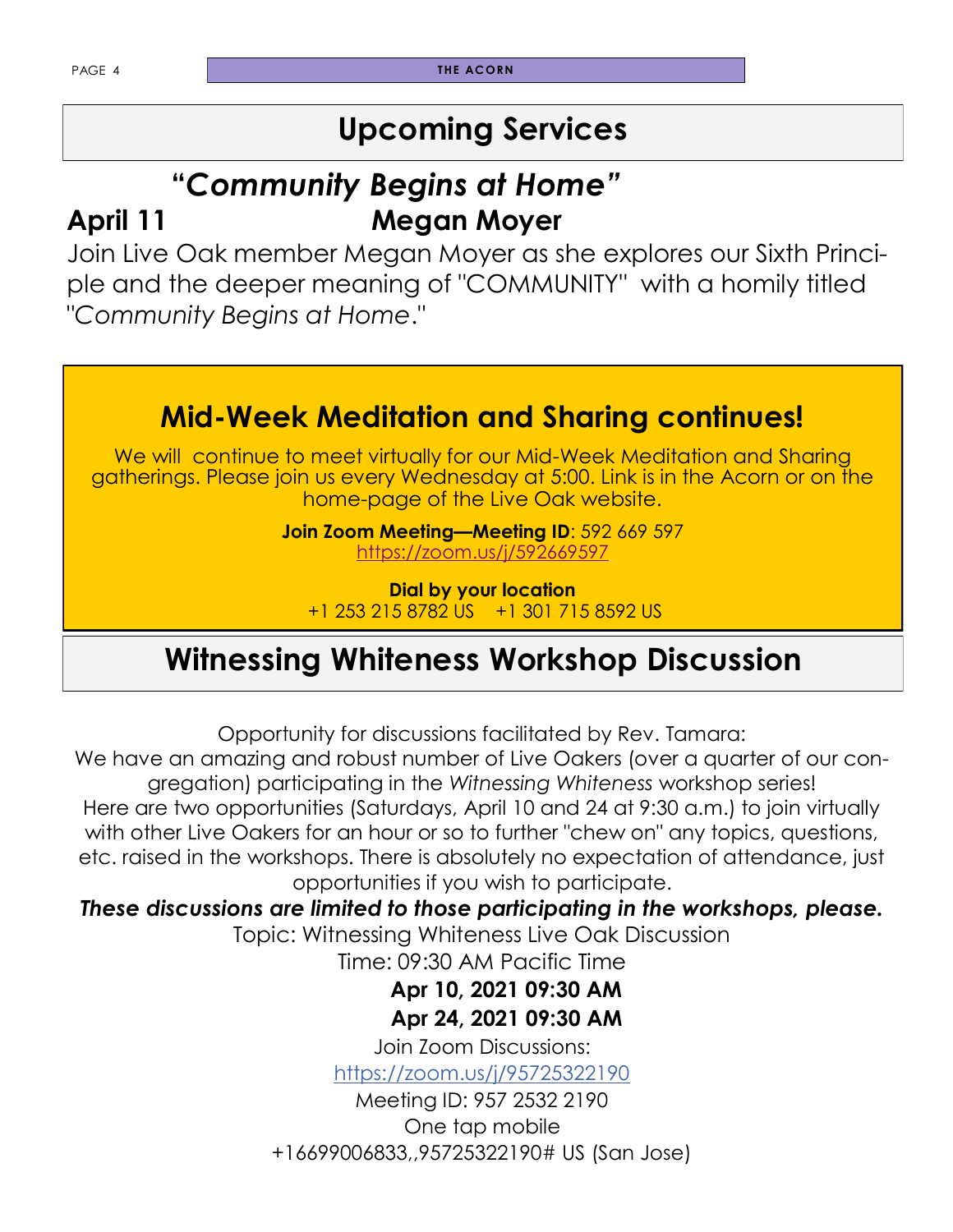### **Religious Exploration 04.04.21**

It's the week of Easter, and we are having a MULTI-GENERATIONAL service, so **there is no Religious Exploration class this week**, and we are having a more "family style" service. Please join us at 10:00 in our virtual Sanctuary. This is our second year without an Easter egg hunt, *so please find some time this weekend to drive by Live Oak (by the cottage) and pick up your bag of "Easter Appreciations"* and let's visualize an Easter Egg

hunt in 2022. In the meantime, if I say there is **CHOCOLATE** somewhere inside that bag, promise you will go by and find your bag. RE will of course, resume next week on the 11th.

### **TUESDAYS IN APRIL**

For the month of April, Steven will host a 30 minute to one hour "forum" called REFLECTIONS. They will be Tues. at 4:00 on April 6, 13, 20, and 27. It is also designed to be for one person or as many who show up.

We will be talking about topics that will potentially be a part of our RE Sunday, which will be Sunday May 30, and our theme will be "Self Portrait". Mark your calendar! And us our regular ZOOM link for Sundays.

AND if you have not been attending RE on Sundays, consider this as an alternative.

**Just for fun Lin Manuel-Miranda fans...check out his new video** [https://www.youtube.com/watch?v=-](https://www.youtube.com/watch?v=-YiZW2sfurk) [YiZW2sfurk](https://www.youtube.com/watch?v=-YiZW2sfurk)

### **Social Justice Upcoming Activities 04.04.21**

**Read:** UUA Common Read for 2020-2021-Breathe*:* A Letter to My Sons by Imani Perry. This book reflects on race, racism, and the hope that one's child will be wholly known and valued by society. It is "an unfor-gettable lesson in Black resistance and resilience." To order go to [InSpir](https://www.uuabookstore.org/)[it: UU Book and Gift Shop](https://www.uuabookstore.org/) or [Amazon.](https://smile.amazon.com/gp/chpf/homepage/ref=smi_chpf_redirect/136-5227691-0877711?ie=UTF8&%2AVersion%2A=1&%2Aentries%2A=0)

**Read:** [https://www.whitehouse.gov/briefing-room/statements-releases/2021/01/20/fact](https://www.whitehouse.gov/briefing-room/statements-releases/2021/01/20/fact-sheet-president-biden-sends-immigration-bill-to-congress-as-part-of-his-commitment-to-modernize-our-immigration-system/?eType=EmailBlastContent&eId=106a35a7-7899-45c1-bdd0-2c85934)[sheet-president-biden-sends-immigration-bill-to-congress-as-part-of-his-commitment-to](https://www.whitehouse.gov/briefing-room/statements-releases/2021/01/20/fact-sheet-president-biden-sends-immigration-bill-to-congress-as-part-of-his-commitment-to-modernize-our-immigration-system/?eType=EmailBlastContent&eId=106a35a7-7899-45c1-bdd0-2c85934)[modernize-our-immigration-system/?eType=EmailBlastContent&eId=106a35a7-7899-45c1](https://www.whitehouse.gov/briefing-room/statements-releases/2021/01/20/fact-sheet-president-biden-sends-immigration-bill-to-congress-as-part-of-his-commitment-to-modernize-our-immigration-system/?eType=EmailBlastContent&eId=106a35a7-7899-45c1-bdd0-2c85934) [bdd0-2c8593482543](https://www.whitehouse.gov/briefing-room/statements-releases/2021/01/20/fact-sheet-president-biden-sends-immigration-bill-to-congress-as-part-of-his-commitment-to-modernize-our-immigration-system/?eType=EmailBlastContent&eId=106a35a7-7899-45c1-bdd0-2c85934)

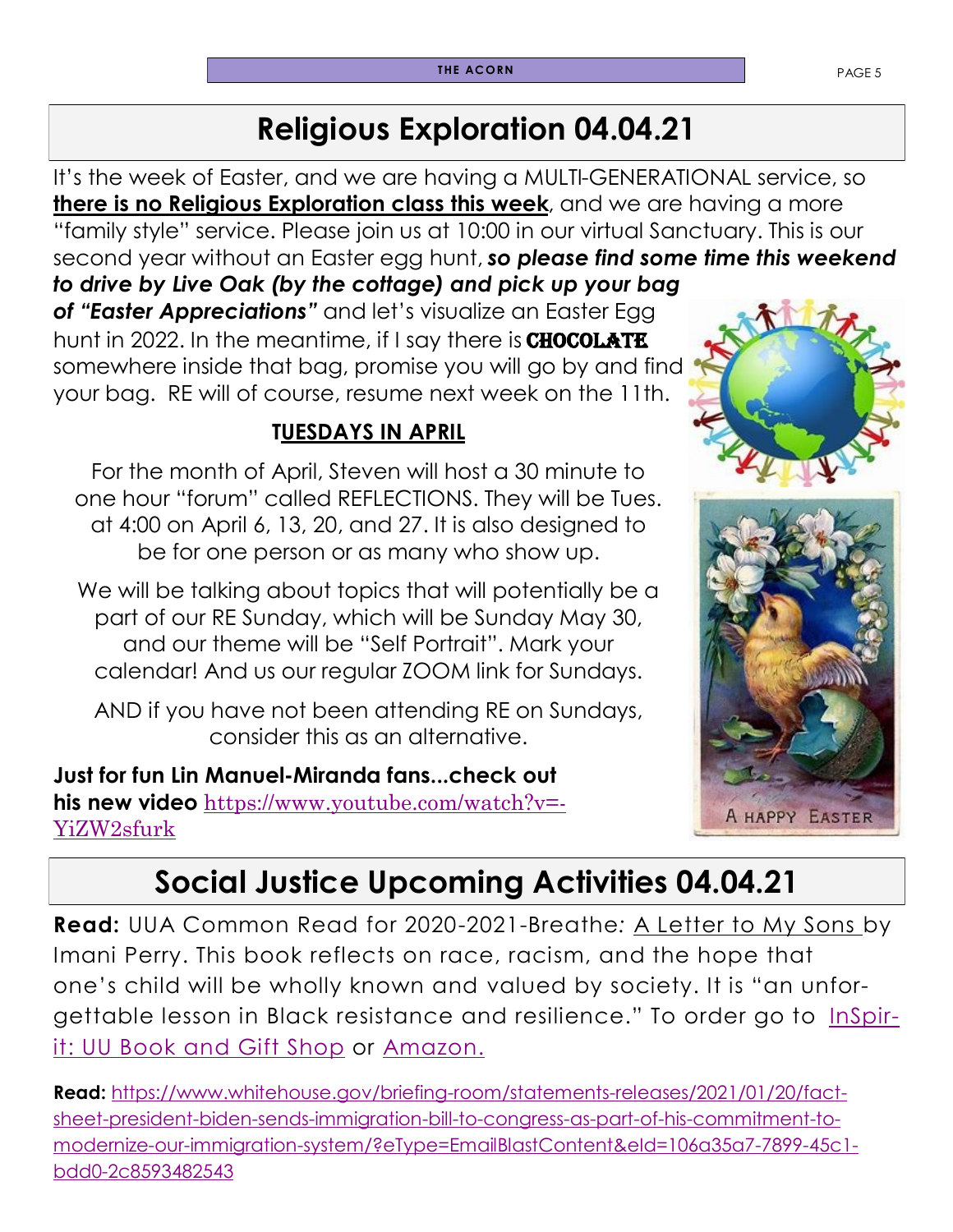### **COVID-19 Vaccination Update**

### *COVID-19 Vaccination Update (3/31/21)*

Exciting changes in vaccine eligibility are coming this week and mid-month! Starting on Thursday, April 1st, all Californians 50 years of age or over are able to get vaccinated, and beginning April 15th, all Californians 16 years of age or over are eligible to get vaccinated. We are seeing an increased supply of vaccine, and the Public Health Department continues to hold large clinics (this week in Lompoc, next week in Santa Maria, and the week after that in Santa Barbara).

Vaccine also continues to be available through care providers, hospitals, and commercial pharmacies.

As the vaccine (and pandemic) situation is changing constantly, this information will be updated weekly in the Acorn.

#### **Who can get the vaccine in Santa Barbara County at this time?**

Health care workers (and others in similar roles); AND

#### **People who are 50 years old or older; AND**

Workers in the agricultural/food, education/childcare, and emergency responder industry sectors; AND

**Individuals aged 16-49** who have underlying health or other conditions that put them at very high risk of severe outcomes if they were to become infected with COVID-19; AND

Veterans who make appointments through the VA.

### **Where can people get the vaccine?**

- Contact your primary health care provider first to see if they are giving the vaccine to their patients.
- Local pharmacies also offer vaccination appointments (CVS, Walgreens, RiteAid)
- Local hospitals and larger clinics are also offering vaccination appointments
- Industry-specific clinics are sometimes arranged through employers for workers in those industries.

Veterans may be eligible to be vaccinated through the VA.

The Public Health Department is hosting community clinics (in Lompoc this week, in Santa Maria next week and in Santa Barbara the week after that.

### **How can I make an appointment?**

The Santa Barbara County Public Health Department releases new ap-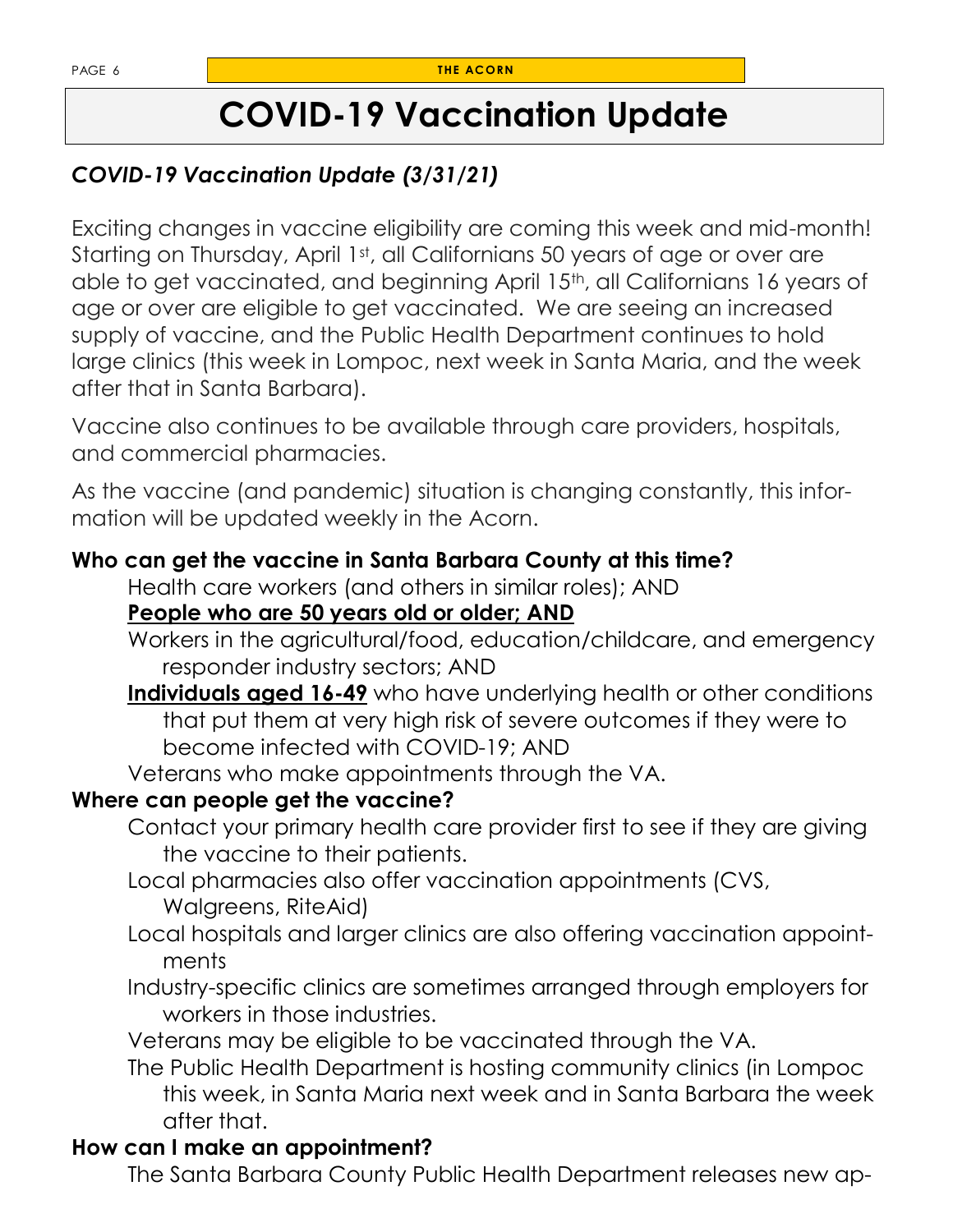# **COVID-19 Vaccination Update**

pointment slots for vaccines on Monday mornings at 9 a.m. Visit the Public Health Department's vaccine website ([https://](https://publichealthsbc.org/vaccine/)

[publichealthsbc.org/vaccine/\)](https://publichealthsbc.org/vaccine/) for links to scheduling sites for a wide range of vaccine providers, including area hospitals, special clinics, and pharmacies offering vaccination.

- If you are not able to go online or need additional assistance, you can call 2-1-1, select your language preference, then select option 4 to be transferred to an operator who can help you make an appointment.
- Cottage Hospital has a website with information on their vaccine clinic here: <https://www.cottagehealth.org/coronavirus-covid-19/>
- Lompoc Valley Medical Center is providing vaccinations to residents of the Lompoc Valley; more information can be found at: [https://lompocvmc.com/health-wellness/diseases](https://lompocvmc.com/health-wellness/diseases-conditions/coronavirus/vaccinations)[conditions/coronavirus/vaccinations](https://lompocvmc.com/health-wellness/diseases-conditions/coronavirus/vaccinations)
- Patients of Sansum Clinic should contact Sansum for more information about vaccine appoint-

ments: <https://covid19.sansumclinic.org/vaccine#info>

- Marian Regional Medical Center in Santa Maria is also offering vaccination appointments. More information can be found here: [https://www.dignityhealth.org/central](https://www.dignityhealth.org/central-coast/locations/marianregional/coronavirus)[coast/locations/marianregional/coronavirus](https://www.dignityhealth.org/central-coast/locations/marianregional/coronavirus)
- Veterans in multiple age groups may be eligible for vaccination through the Veteran's Administration (VA). Contact the VA for more information.

### **The State's My Turn website is up and running, and you can check there for eligibility as well. The website is: <https://myturn.ca.gov/>**

### **After vaccination:**

Remember that you will still need to practice social distancing, wear a face cover, and take standard COVID-19 precautions after you are vaccinated and until the pandemic has subsided. While more and more people are eligible for and receiving vaccines, most people in our community have not been vaccinated and cannot yet get one. We can help keep them safe by continuing to follow COVID-19 precautions. Let's keep taking care of each other -- until we are all taken care of.

If you have specific questions, please contact Kendra Wise at [kendrawise@gmail.com.](mailto:kendrawise@gmail.com)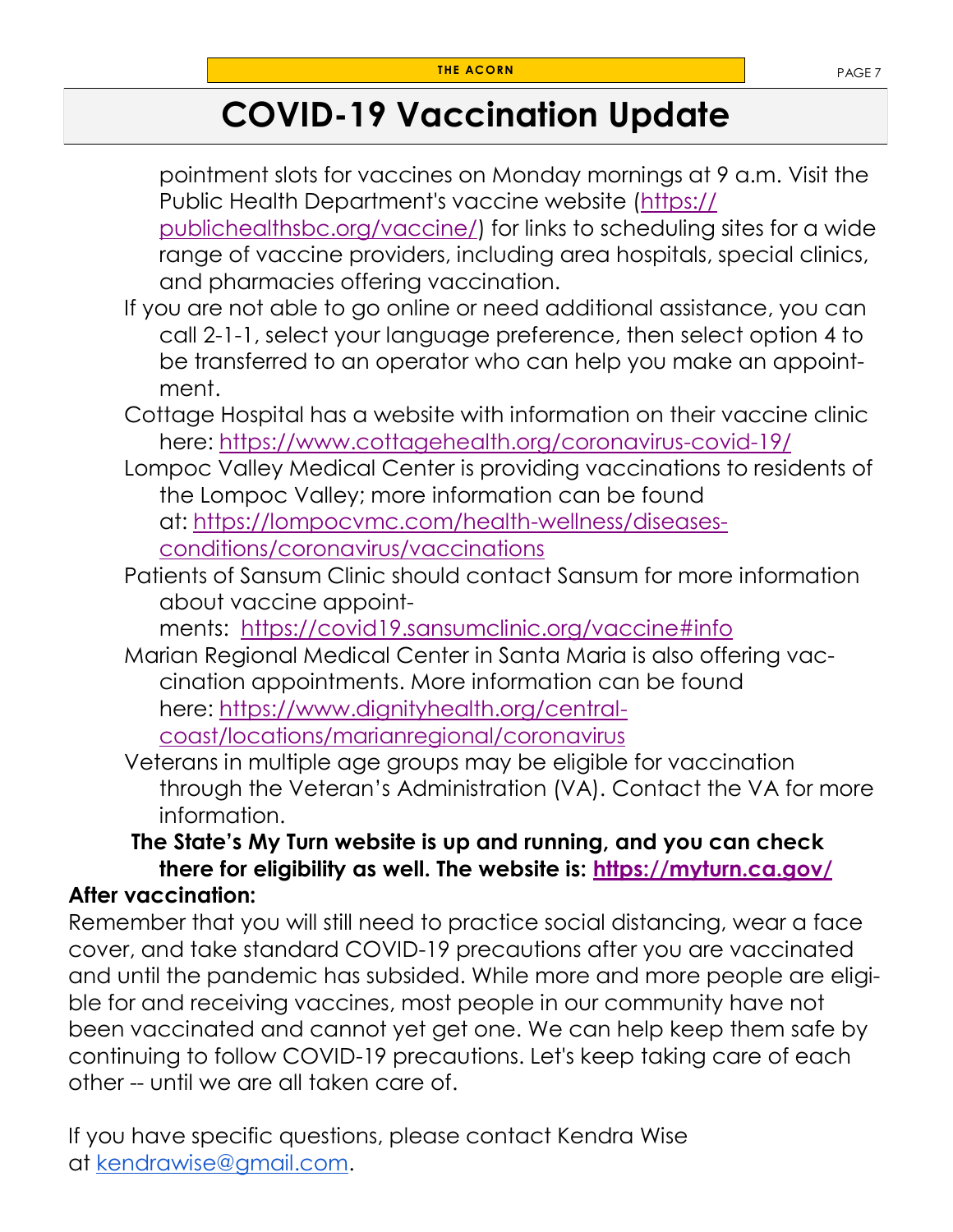### **Social Justice Ministry at Live Oak**

Recently, the Social Justice Ministry has taken some actions that may interest you.

First, we adopted the UUA 8th Principle because it is key to our mission: Live Oak UU Social Justice Ministry **covenants to affirm and promote journeying toward spiritual wholeness by working to build a diverse multicultural Beloved Community by our actions that accountably dismantle racism and other oppressions in ourselves and our institutions.**

Second, we supported SB 300, the Sentencing Reform Act of 2021. SB 300 will reform California's unjust "felony murder special circumstance" law by ensuring that the death penalty or life without the possibility of parole (LWOP) will not be imposed on a person who did not kill or intend that a person die during the commission of a felony, such as robbery or burglary.

Third, we wrote a letter of support for AB 937, the VISION Act... **V**oiding **I**nequality and **S**eeking **I**nclusion for **O**ur immigrant **N**eighbors. AB 937 will protect community members who have already been deemed eligible for release from being funneled by local jails and our state prison system to immigration detention for deportation. The VISION Act might have prevented the travesty of justice now taking place, as Gabby Solano, an immigrant survivor of domestic violence who was granted parole after unjustly serving a 20 year sentence, was handed over to ICE from prison, even though she came to the US as an infant.

As you can see we have been active and we are looking forward to telling you more at our April 18 Worship Service. -Carolyn Chaney

### **Help Create a Central Coast Public Bank**

Hal Hill and John Douglas are seeking your help in getting the Board of Supervisors to agree to establish the Central Coast Public Bank. Soon the board will be asked to pass a resolution to take the first step towards joining the other Central Coast counties in forming a public bank. You can help by letting Hal know you are willing to send an email or letter to the member of the Board of Supervisors representing your district, supporting formation of the Central Coast Public Bank or recommending someone you think would be willing to do so. Hal will make it easy for you by sending a script to you that you can modify to fit your ideas and personality and contact information. Thank you!! -Hal Hill (805) 680-7528 or email [haroldhill770@hotmail.com](mailto:haroldhill770@hotmail.com)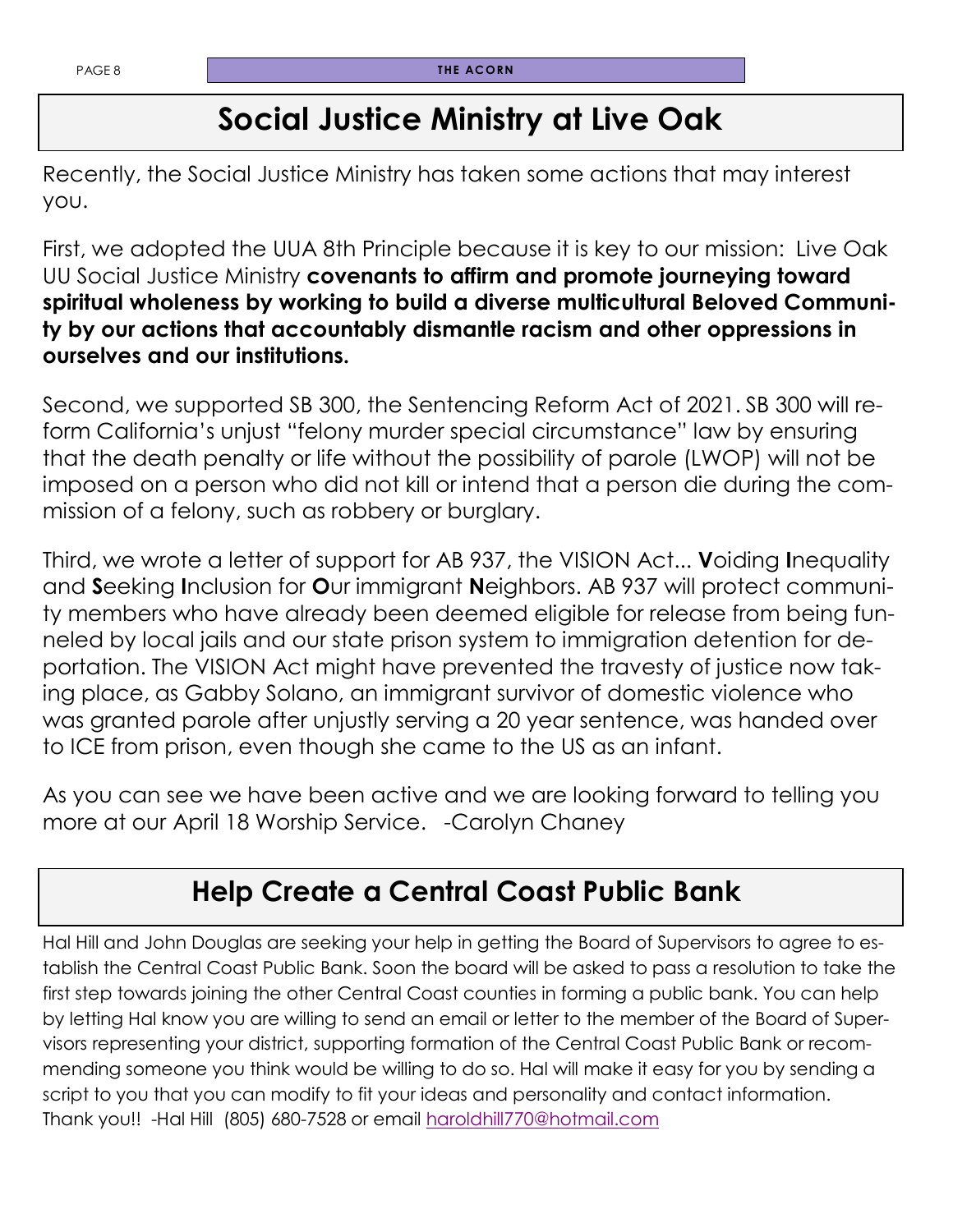### **Stewardship Season 2021**

Thank you everyone for a very successful stewardship season. I personally have had contact with many people I have not talked to in a long time, and it's been very nourishing for my hibernating self. Warmest thanks. I have also heard from many of you that you have reached out and enjoyed our fellowship. If not, it's not too late! And if you haven't yet made your pledge, we'll be calling you. Thank you to Liz Caccese, Ron Kronenberg, Pat Johnson and Teka Penteriche who have volunteered to do this.

We have received 70 pledges, a total of **\$175,888 for Live Oak for FY 2021-22**. That represents a **7% increase** over your giving this year. Fantastic that we place such a priority on Live Oak even during such a challenging time.

Thank you also to our very moving pulpit editorial speakers, Sylvia Sullivan, Paul Maliszewski, and Kendra Wise. Here is a quote from our most recent speaker, Kendra: *"When I think of Live Oak, I think of it as safe harbor, haven, a quiet and beautiful anchorage. There's fresh water, and folks skilled at patching, mending, and listening to my tales of the deeps. I can listen to them, too, and bear witness to their trials, marvel at their skill in rough weather or contrary winds, lend a hand when they have repairs to be made, rejoice at a safe return or an exploratory voyage gone wonderfully right. There is comfort, and care, and love.*



Life is an uncertain adventure. We don't all need the same things at the same *time. But we do need the same things – love, encouragement, witness, help, direction, a berth that fits our boat. I have found all of these things here at Live Oak. Perhaps you have, too."* 

Thank you all!! Carrie Topliffe